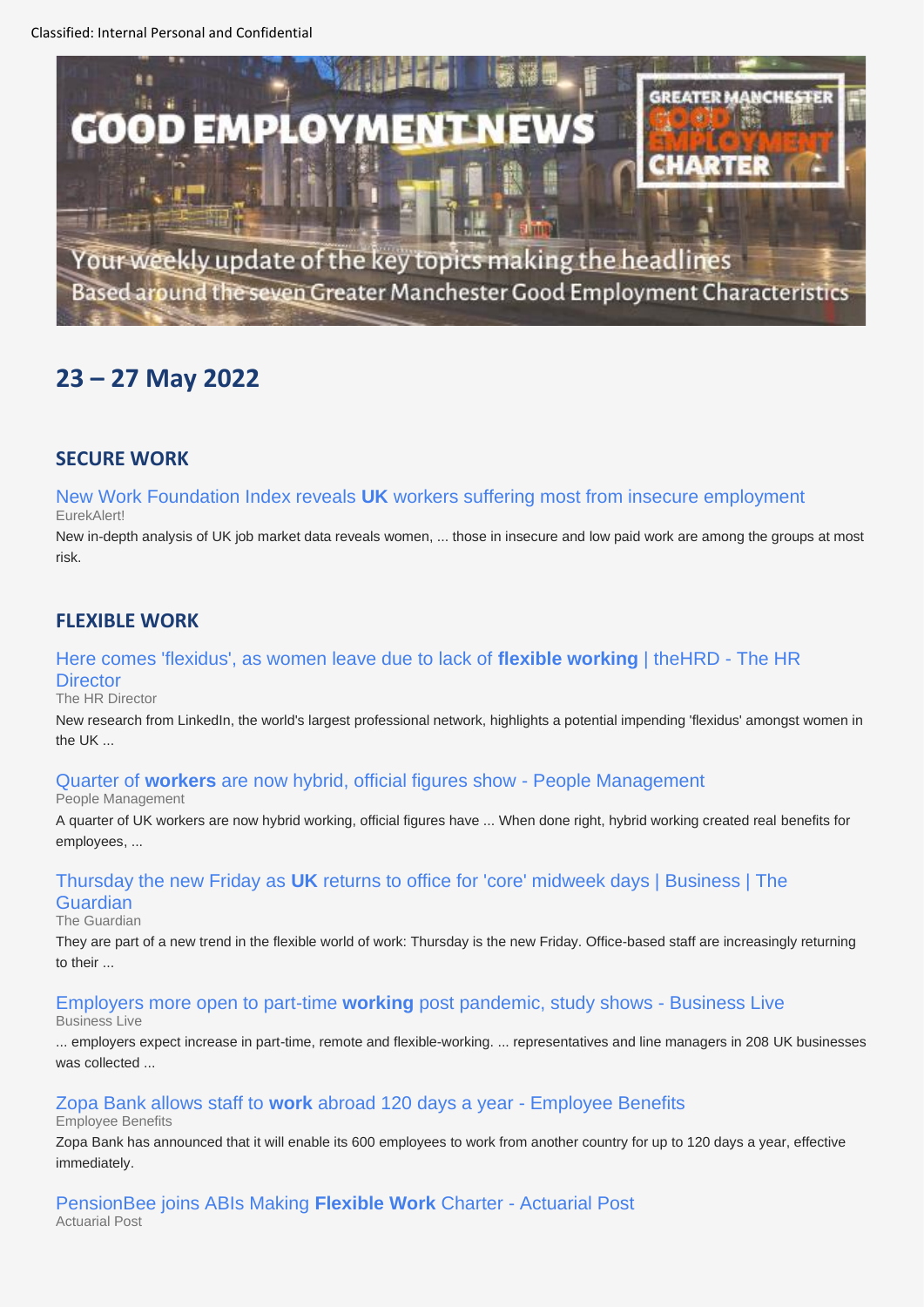PensionBee, joins the Association of British Insurers' (ABI) Making Flexible Work Charter, with the aim to increase flexible working opportunities ...

### **PAY**

### [Sainsbury asks investors to reject proposal on '](https://www.google.com/url?rct=j&sa=t&url=https://www.thestar.com.my/business/business-news/2022/05/23/sainsbury-asks-investors-to-reject-proposal-on-living-wage-resolution&ct=ga&cd=CAEYACoUMTc2Mzk0MzY4Mjg3Mjg2MDk4NjYyHGQzNmE4MmY5ODMyMDFjMzY6Y28udWs6ZW46R0I&usg=AOvVaw27Y8i4bld4mcIFfXjD23_f)**living wage**' resolution | The Star

The Star

The current real living wage rate is £11.05 (RM61) in London and slightly lower outside the UK capital. While half of the companies in the ...

### [Executive pay gap set to widen, think tank warns -](https://www.google.com/url?rct=j&sa=t&url=https://www.peoplemanagement.co.uk/article/1787194/executive-pay-gap-set-widen-think-tank-warns&ct=ga&cd=CAEYASoTOTUwNDA5NzIxNzgzNjkxMzUwNzIcMmNmNjZjN2VhOWNhYmIyMjpjby51azplbjpHQg&usg=AOvVaw3tZKGoR-X2wDwEJ8yaumCt) People Management

#### People Management

The gap between executive pay and the earnings of average employees is ... Get more HR and employment law news like this delivered straight to ...

### [Calling all gamers: check your pay -](https://www.google.com/url?rct=j&sa=t&url=https://www.gov.uk/government/news/calling-all-gamers-check-your-pay&ct=ga&cd=CAEYACoTMjkxMDk2NzY2MzY2ODQ3MjkyODIcZDM2YTgyZjk4MzIwMWMzNjpjby51azplbjpHQg&usg=AOvVaw2C-fduzWb0VeuJvVb8mWhF) GOV.**UK**

#### GOV.UK

The National Minimum Wage rates increased on 1 April, which included the ... Put simply, this is real life, not The Sims - and businesses need to ...

#### Marks and Spencer, [Royal Mail and Co-op commit to green pension schemes -](https://www.google.com/url?rct=j&sa=t&url=https://www.employeebenefits.co.uk/marks-and-spencer-royal-mail-and-co-op-commit-to-green-pension-schemes/&ct=ga&cd=CAEYASoUMTQyMTkwMTczNTA2NDIyNTQ0OTkyHGZjYjgwZjQwZWYxMzJiNzc6Y28udWs6ZW46R0I&usg=AOvVaw2djfqHzS8kLOK3Y46pg1Cl) Employee Benefits Employee Benefits

According to Make My Money Matter, a campaign founded by filmmaker and activist Richard Curtis, more than £1.5 trillion of UK pension savers' ...

### [DHL drivers delivering for JCB secure 9.5% pay rise -](https://www.google.com/url?rct=j&sa=t&url=https://employeebenefits.co.uk/dhl-delivery-drivers-jcb-secure-9-5-pay-rise/&ct=ga&cd=CAEYASoTODM3MDk5NDk4ODQ2ODgwMjEyMjIcODk1YmRjNDU1Mjk4ZmQzMDpjby51azplbjpHQg&usg=AOvVaw3WP6aVuYmIqVGQLnHSSr25) Employee Benefits

Employee Benefits

The drivers, who deliver JCB parts between UK factories, had planned to take part in industrial action on Monday and Tuesday this week.

## [Only good, well-paid work is a route out of poverty | TUC](https://www.google.com/url?rct=j&sa=t&url=https://www.tuc.org.uk/blogs/only-good-well-paid-work-route-out-poverty&ct=ga&cd=CAEYACoUMTQ5MTQ0NDg1MTQ0NzE4MzMyMzkyHGQzNmE4MmY5ODMyMDFjMzY6Y28udWs6ZW46R0I&usg=AOvVaw32B1jjzzwmgTW9bXzDgiJH)

TUC

The government's minimum wage, even the one it calls a living wage, isn't a real living wage. And we're in the midst of a 17-year pay squeeze.

### [Buckingham Palace is offering below](https://www.google.com/url?rct=j&sa=t&url=https://www.bigissue.com/news/employment/buckingham-palace-below-minimum-wage-pay-live-in-housekeeper/&ct=ga&cd=CAEYASoUMTQ5MTQ0NDg1MTQ0NzE4MzMyMzkyHGQzNmE4MmY5ODMyMDFjMzY6Y28udWs6ZW46R0I&usg=AOvVaw3Xey0jVw4S-bbjYePNtnnc) **minimum wage** pay for a live-in housekeeper - The Big

#### **Issue**

#### The Big Issue

The actual salary adjustment – since removed from the advert – knocks the wages down to £7.97, which even for applicants aged 22 or 21, is £1.91 below ...

### **ENGAGEMENT & VOICE**

#### [Outage warning as thousands of gas workers to go on strike over pay -](https://www.google.com/url?rct=j&sa=t&url=https://www.manchestereveningnews.co.uk/news/greater-manchester-news/outage-warning-thousands-gas-workers-24054610&ct=ga&cd=CAEYCSoUMTgyNDQ2ODY4NDUwOTUzODQ5MTAyHGQzNmE4MmY5ODMyMDFjMzY6Y28udWs6ZW46R0I&usg=AOvVaw37WXTE11NS5yrTmTE_uSrO) Manchester Evening News Manchester Evening News

... to some outages at homes and businesses across England, including the North West. ... ensuring that they are paid above the Real Living wage.

### **RECRUITMENT**

[Hundreds look for work at under-fire airport amid cost of living crisis -](https://www.google.com/url?rct=j&sa=t&url=https://www.manchestereveningnews.co.uk/news/greater-manchester-news/its-just-getting-your-foot-24049110&ct=ga&cd=CAEYBCoTNzQ2MzM1NTQwMzg5NTE1NzAwNTIcOWEwN2U3OGU2MmRlOTVkNzpjby51azplbjpHQg&usg=AOvVaw0bRsRDlytgqlHONOBqvI7t) **Manchester** Evening News Manchester Evening News